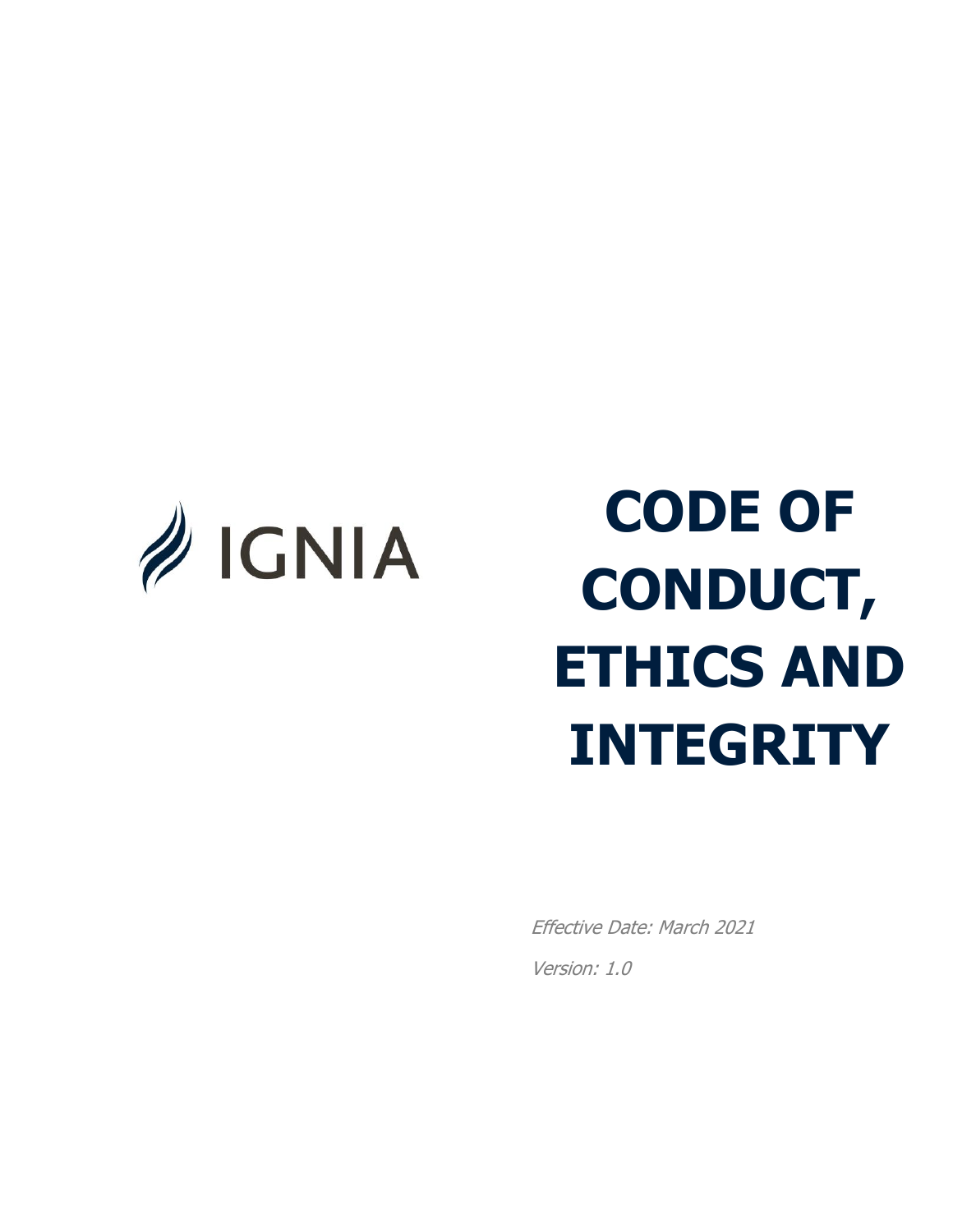

## **INDEX**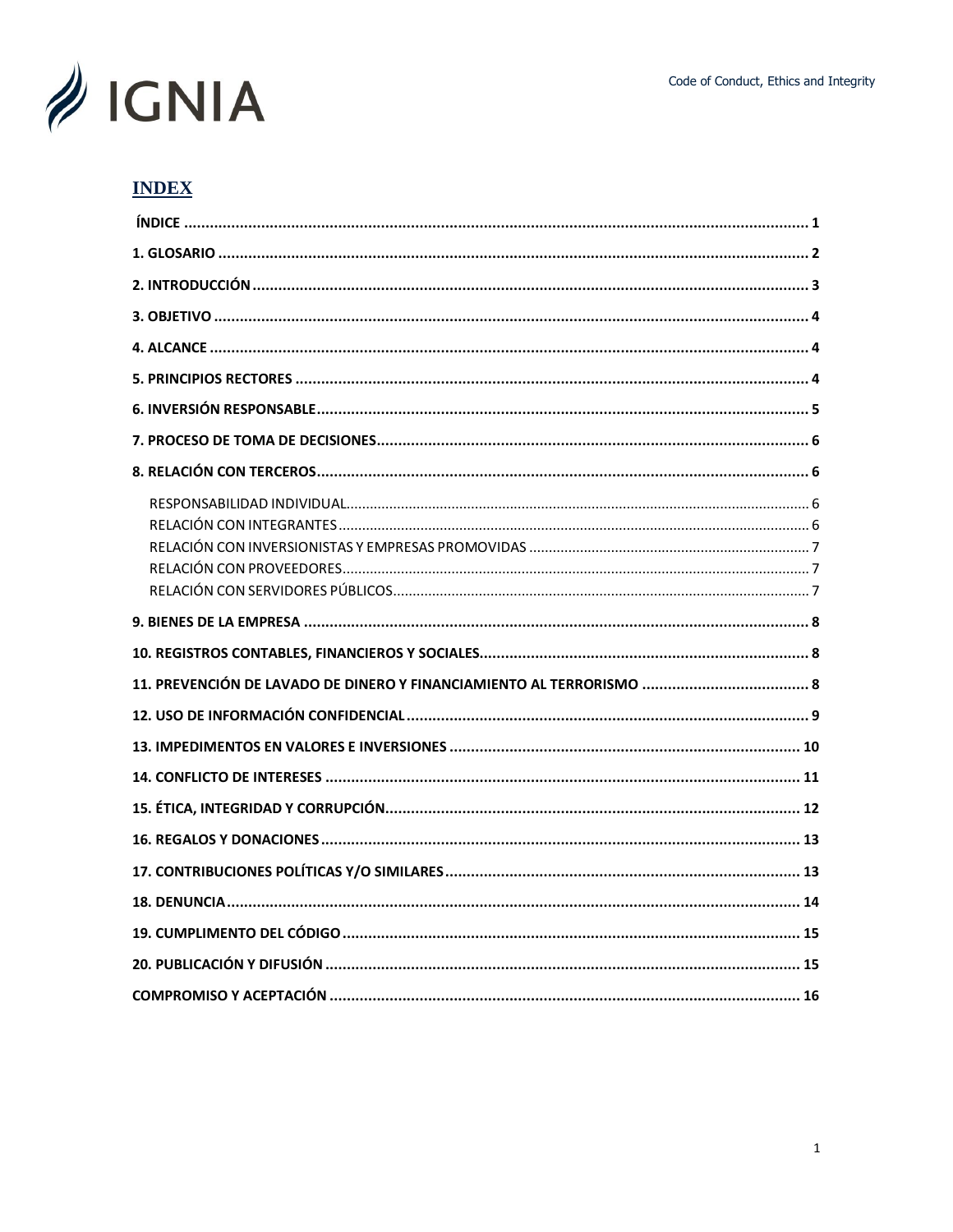

## **1. GLOSSARY**

| "Affiliate"                                                                     | Means, any person who, directly or indirectly, has Control of or is<br>Controlled by said person or, together with said person, is under<br>the Common Control of another person and with respect to natural<br>persons, the spouse and any ascendant or consanguineous<br>descendant without limit of degree.                                                                                                                                                                                          |  |
|---------------------------------------------------------------------------------|---------------------------------------------------------------------------------------------------------------------------------------------------------------------------------------------------------------------------------------------------------------------------------------------------------------------------------------------------------------------------------------------------------------------------------------------------------------------------------------------------------|--|
| "Compliance Area"                                                               | Means, the area in charge of advising, supervising and executing<br>compliance with the Code and the other Integrity Policies of IGNIA<br>that will act as Compliance Officer and will be made up of up to 3<br>members appointed by the Company's Board of Directors.                                                                                                                                                                                                                                  |  |
| "Goods and Assets"                                                              | Means, but is not limited to, cash, securities, material goods,<br>whether movable or immovable, accounting and social books and<br>records, technological programs, software, any means of data<br>processing and storage, services, business and investment plans,<br>information on investors, entrepreneurs or Members, intellectual<br>property, IGNIA brands, copyrights, etc.                                                                                                                    |  |
| "Code"                                                                          | Means this Code of Conduct, Ethics and Integrity; which is part of<br>the Integrity Policies.                                                                                                                                                                                                                                                                                                                                                                                                           |  |
| "Control" "Controlling"<br>"Controlled By" and "Under<br><b>Common Control"</b> | Means the power, directly or indirectly, to direct or determine the<br>direction of the administration or policies of said person, either<br>through the ownership of more than 50% of the shares, social<br>shares or participations with voting rights in said person, as a result<br>of contractual agreements or in any other way.                                                                                                                                                                  |  |
| "Board of Directors"                                                            | Means, the supreme governing body of the Company.                                                                                                                                                                                                                                                                                                                                                                                                                                                       |  |
| Company"                                                                        | Means, Promotora IGNIA S.C. "IGNIA".                                                                                                                                                                                                                                                                                                                                                                                                                                                                    |  |
| "Confidential information"                                                      | Means, all the information of IGNIA or Third Parties, including that<br>related to the business, operation and administration of it and its<br>respective Affiliates, either in writing, verbally or in any other way,<br>including, but not limited to, those of a financial, accounting,<br>operational and legal nature, trade secrets, information related to<br>research and development, improvements, technical knowledge<br>("know-how"),<br>concepts,<br>designs,<br>techniques,<br>processes, |  |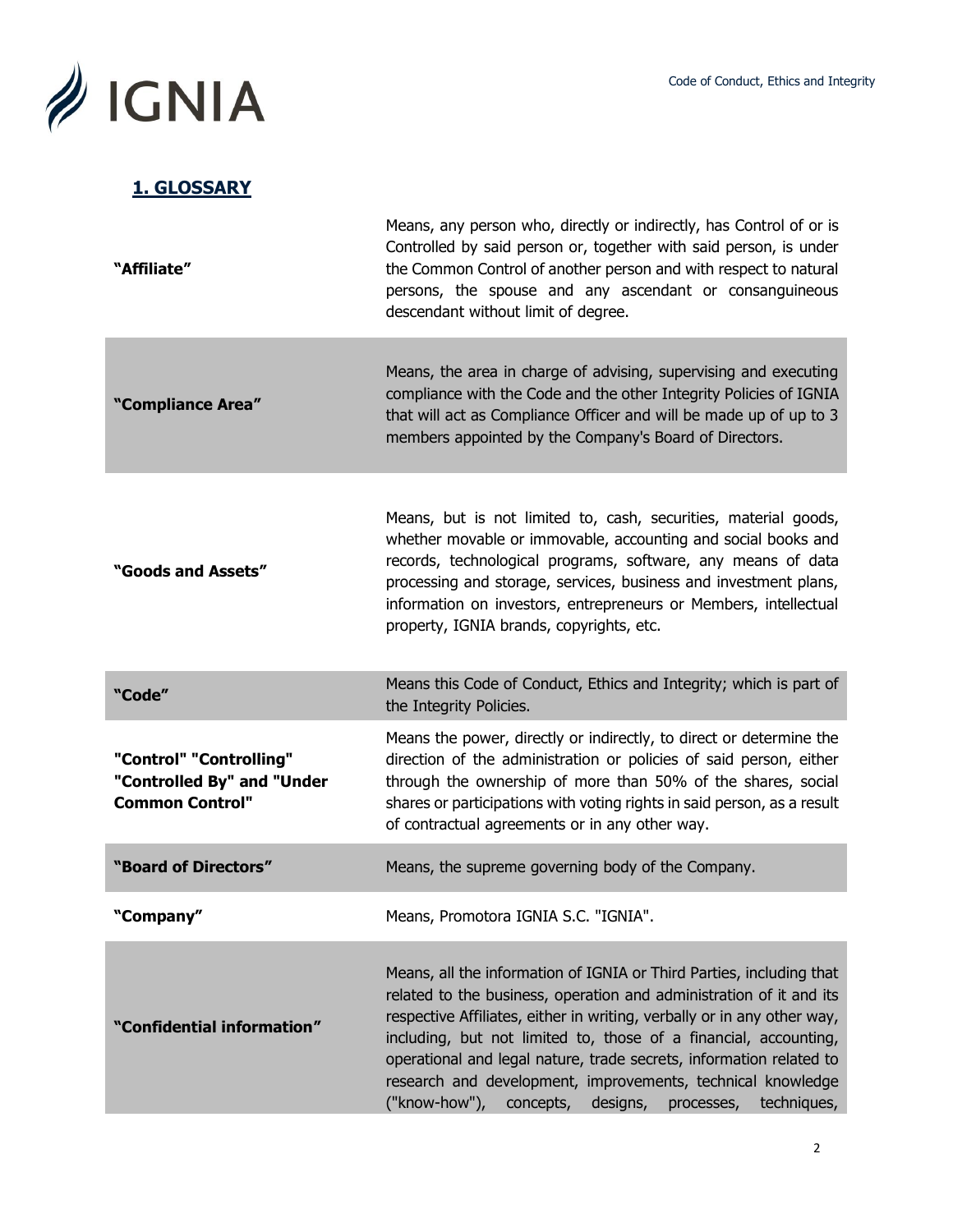

|                                                       | products, services, equipment, ideas, writings, notes, business<br>plans, marketing, promotion, advertising and marketing, price lists,<br>personnel, customers and suppliers, analysis and test results,<br>projections, information related to new projects or investments. |
|-------------------------------------------------------|-------------------------------------------------------------------------------------------------------------------------------------------------------------------------------------------------------------------------------------------------------------------------------|
| "Member (s)"                                          | employees, officers,<br>directors,<br>Means,<br>administrators,<br>collaborators, representatives, proxies, and members of the<br>corporate bodies of IGNIA.                                                                                                                  |
| "Law", "Laws", "Legislation"<br>or "Legal Provisions" | Means, any law, regulation, decree, order, general dispositions,<br>sentence, norm (including any Official Mexican Norm (NOM) or any<br>Mexican Norm (NM)), office, directive, guideline or circular of any<br>government authority.                                          |
| "IGNIA"                                               | Means, jointly, the Company and its Subsidiaries.                                                                                                                                                                                                                             |
| "Integrity Policy (s)"                                | Means, all those internal norms or guidelines of IGNIA that<br>establish the guidelines to mitigate and / or reduce the risk that its<br>Members and / or IGNIA become involved in improper conduct or<br>practices and acts of corruption.                                   |
| "Partner (s)" or "Shareholder<br>$(s)$ "              | Means, the people who have a stake in the capital stock of the<br>Company and have decision-making power depending on the<br>percentage of their contribution.                                                                                                                |
| "Subsidiary (s)"                                      | Means the legal entities over which the Company exercises Control.                                                                                                                                                                                                            |
| "Third Party (s)"                                     | Means, any natural person, partnership or corporation, trust,<br>association, joint venture, governmental authority or any individual<br>or entity that is alien to IGNIA.                                                                                                    |

## <span id="page-3-0"></span>**1. INTRODUCTION**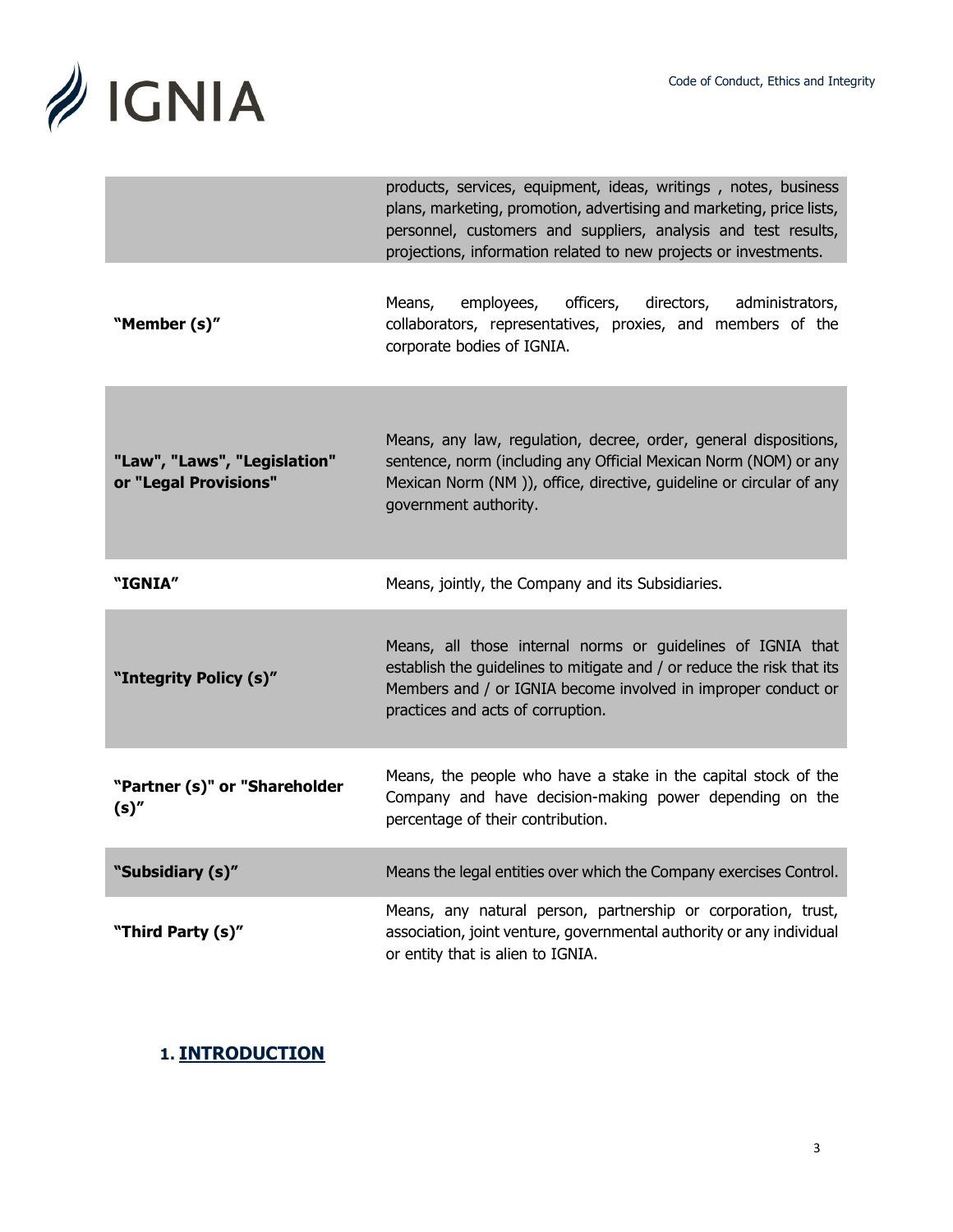

Ethics is an ideal of human behavior that guides each individual on what is correct and on what is the "ought to be", always in search of the common good, reconciling it with their own good. In other words, it is the ability to discern between good and evil; it is being able to recognize the possible consequences of his actions, always choosing those that are correct.

Integrity is the ability of any person to conduct their behavior in accordance with their internal rules, as there is coherence between their thoughts, actions and words, in order to always do the right thing for themselves and for others .

Ethics, integrity and transparency are the fundamental principles of IGNIA so that every individual acts appropriately and correctly in any field in which he operates. Therefore, it is essential for IGNIA to have a code of conduct, ethics and integrity that establishes the guidelines of behavior, values and principles on which all its Members must be guided and which they must comply with.

In this way, IGNIA will achieve its vision of being an option in the management of alternative assets with whom investors, entrepreneurs and suppliers of goods or services prefer to associate, due to its ability to create added value through its values and ethical principles and integrity.

## <span id="page-4-0"></span>**2. OBJECTIVE**

Have behavioral guidelines, values and ethical and integrity principles that guide the actions of all Members and Third Parties who provide their services or collaborate with IGNIA, guiding them regarding decision-making on "what we should do", "how we must do "and what" we must not do ", thus reflecting the type of organization we make up and the kind of professionalists we are.

The foregoing, in order to prohibit, not promote and avoid the performance, concealment or other activity tending to carry out improper conduct or practices and acts of corruption or, in general, any similar activity that violates and violates the values and principles by IGNIA.

## **3. SCOPE**

Each and every one of the Members and those Third Parties who provide their services or collaborate with IGNIA at its different levels and areas are subject to the provisions of this Code.

## **4. GUIDING PRINCIPLES**

The Members undertake, both in the performance of their duties and in their relationships with other Members or Third Parties, to carry out the necessary acts to generate the best returns to our investors, always and at all times acting with:

a) Honesty: Always act and work with the truth, be honest in daily work.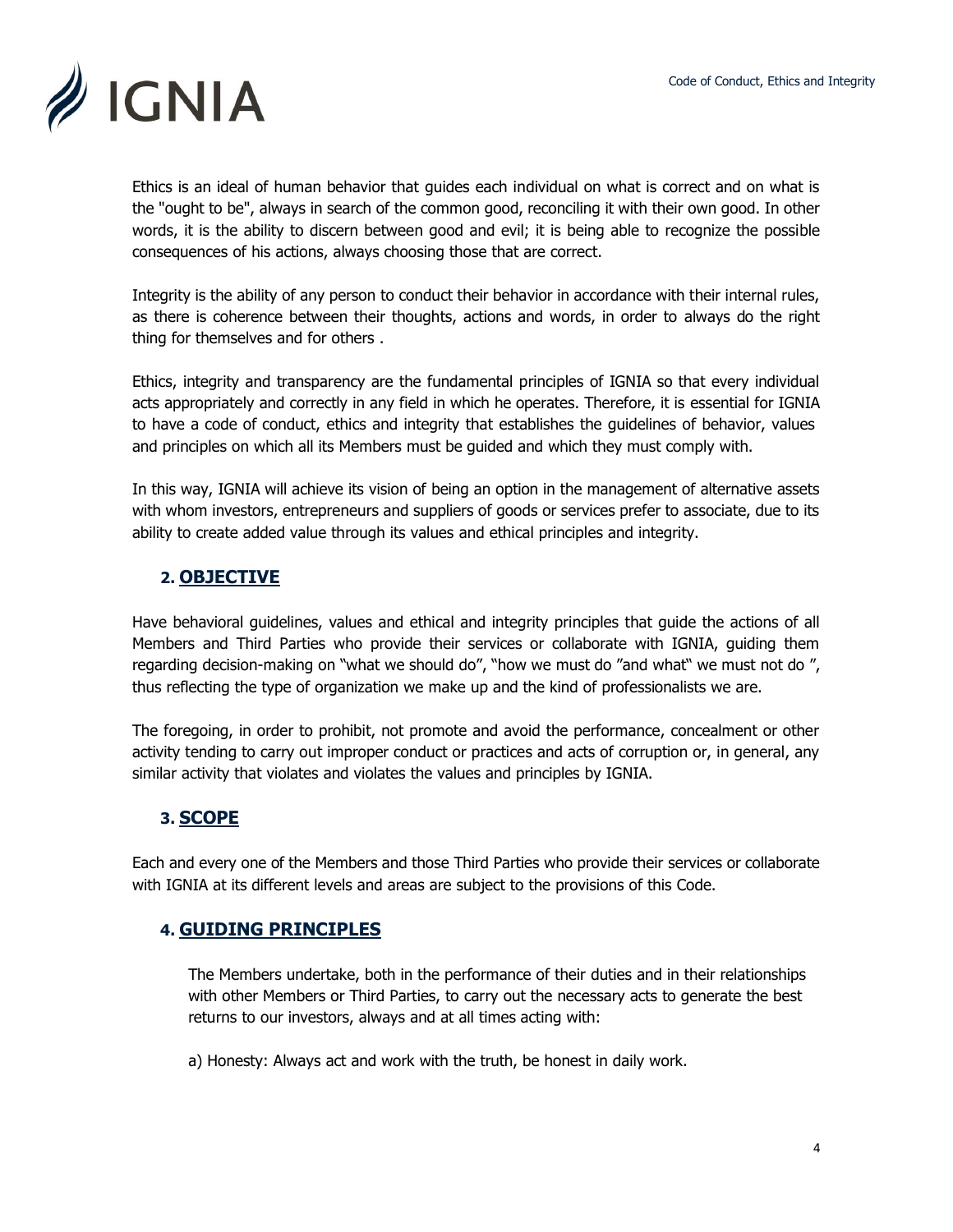

b) Integrity: Always act in relation to the values and in accordance with the principles established in IGNIA.

c) Efficiency: Meet our objectives in a timely manner, with quality results.

d) Passion for work: Give the best of themselves on a day-to-day basis, supporting team members.

e) Quality and Productivity: Always comply with the established requirements, in such a way that a job is always presented meeting the needs.

f) Respect: I treat all IGNIA members equally. Act with dignity and be tolerant.

## <span id="page-5-0"></span>**5. RESPONSIBLE INVESTMENT**

At IGNIA we are convinced that the incorporation of environmental, social and corporate governance factors (ASG or Environmental, Social and Governance or ESG for its acronym in English) in our investment and financing processes, as well as in the management of Our promoted and accredited companies contribute to the creation of value in them, as well as being an effective means of risk management in our activities.

Acting as responsible investors is our main objective and is part of our fiduciary duty in a context in which our investors are actively working to align their financial and sustainability objectives. In this sense, we are committed in our activity and in that of our promoted and accredited companies to act in accordance with the values and principles recognized in the United Nations Global Compact on human rights, labor rights, the environment and the fight against corruption, as well as the main international agreements in this regard signed within the framework of the United Nations, the International Workers' Organization or the OECD.

## **6. DECISION MAKING PROCESS**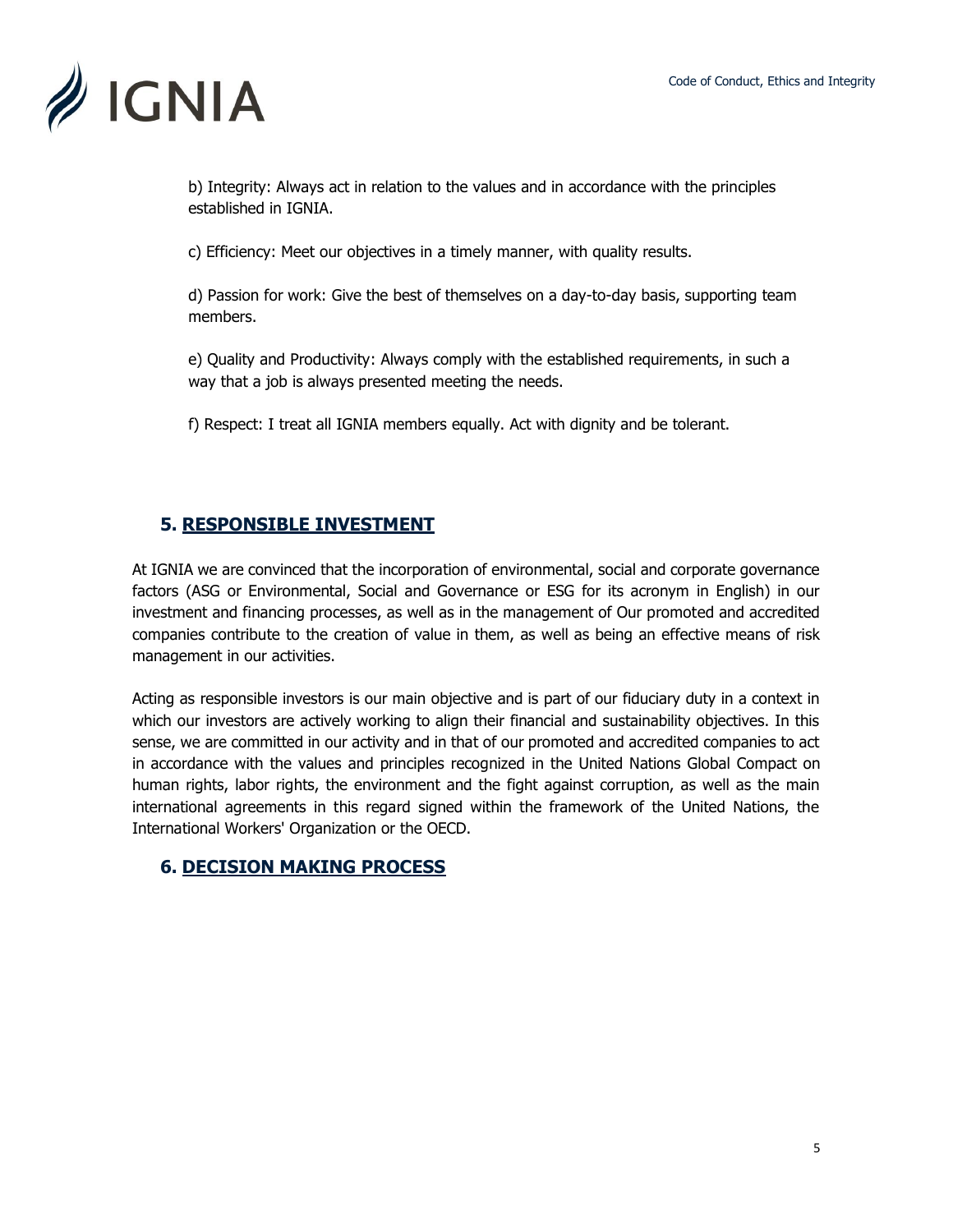



# <span id="page-6-0"></span>**7. RELACIÓN CON TERCEROS**

#### **INDIVIDUAL LIABILITY**

Members must, at all times, act in accordance with this Code of Ethics; since inappropriate conduct, even individually and outside the workplace, can significantly damage IGNIA's image. This is why all Members must act fully (inside and outside the organization).

<span id="page-6-1"></span>For this reason, each Member must make decisions and carry out actions that are aligned with the Integrity Policies of IGNIA, the applicable Law and take care that their behavior contributes to the reputation of IGNIA as a company that maintains high ethical standards.

#### **RELATIONSHIP WITH MEMBERS**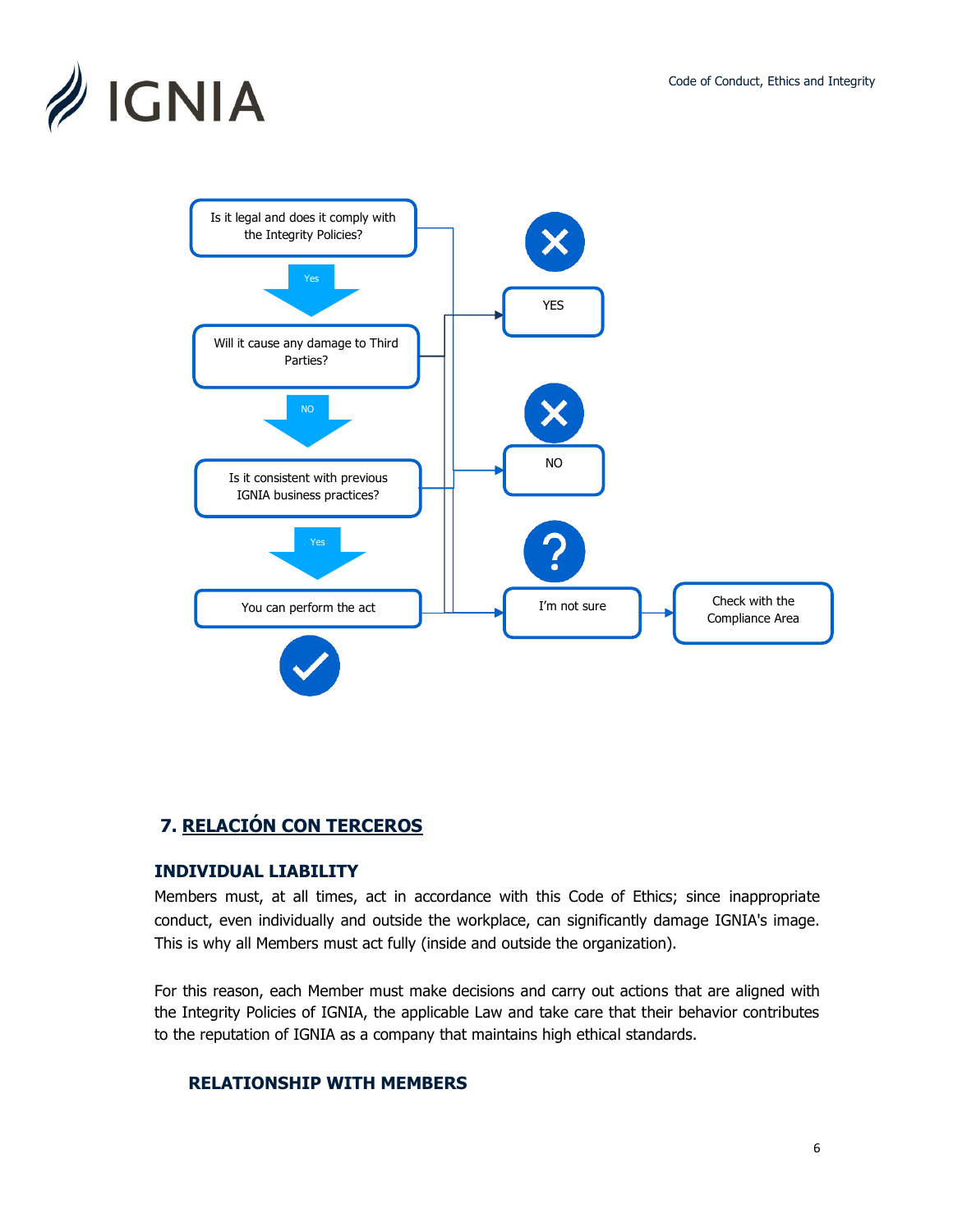

The relationship between the Members must be based on mutual respect through a correct attitude and in accordance with the values and ethical and integrity principles that govern us.

#### **What would happen if . . .?**

#### **I see a Member doing something that could violate the Code, but I am not sure, besides that it does not affect me directly, should I do something?**

IGNIA trusts that its Members report any misconduct or act of corruption, even when said conduct does not affect you directly, so you must report it through the corresponding mechanisms. An unreported violation can cause considerable harm to IGNIA and its Members. Even if you are not sure, report the situation and / or any potential or current violation of the Code for its corresponding analysis.

#### **RELATIONSHIP WITH INVESTORS AND PROMOTED COMPANIES**

The relationship with investors and promoted companies must be professional and in compliance with Applicable Law. In our treatment and relationship with investors and businessmen there is no place for any type of corruption, favoritism or any activity that is contrary to the policies of IGNIA.

#### **RELATIONSHIP WITH SUPPLIERS**

The relationship with suppliers of goods or services must be based exclusively on business needs and in accordance with the highest ethical and integrity standards.

Proposals made by suppliers will be comprehensively reviewed considering price, added value, quality and service.

IGNIA will not maintain any commercial relationship with those suppliers that commit illegal acts.

#### **RELATIONSHIP WITH PUBLIC SERVANTS**

The relationship with public servants at different levels of government (federal, state and municipal) must be informed and based on the provisions of the Law. Said relationship must be honest, precise and transparent, always within the applicable legal framework.

#### **What would happen if . . .?**

#### **A Third Party asks me to remove IGNIA's "Anti-Corruption Clause" from a contract, should I remove it?**

No, the "Anti-Corruption Clause" is a fundamental policy and provision that must be contained in all agreements, contracts and / or agreements of any nature that it enters into. On the contrary, that a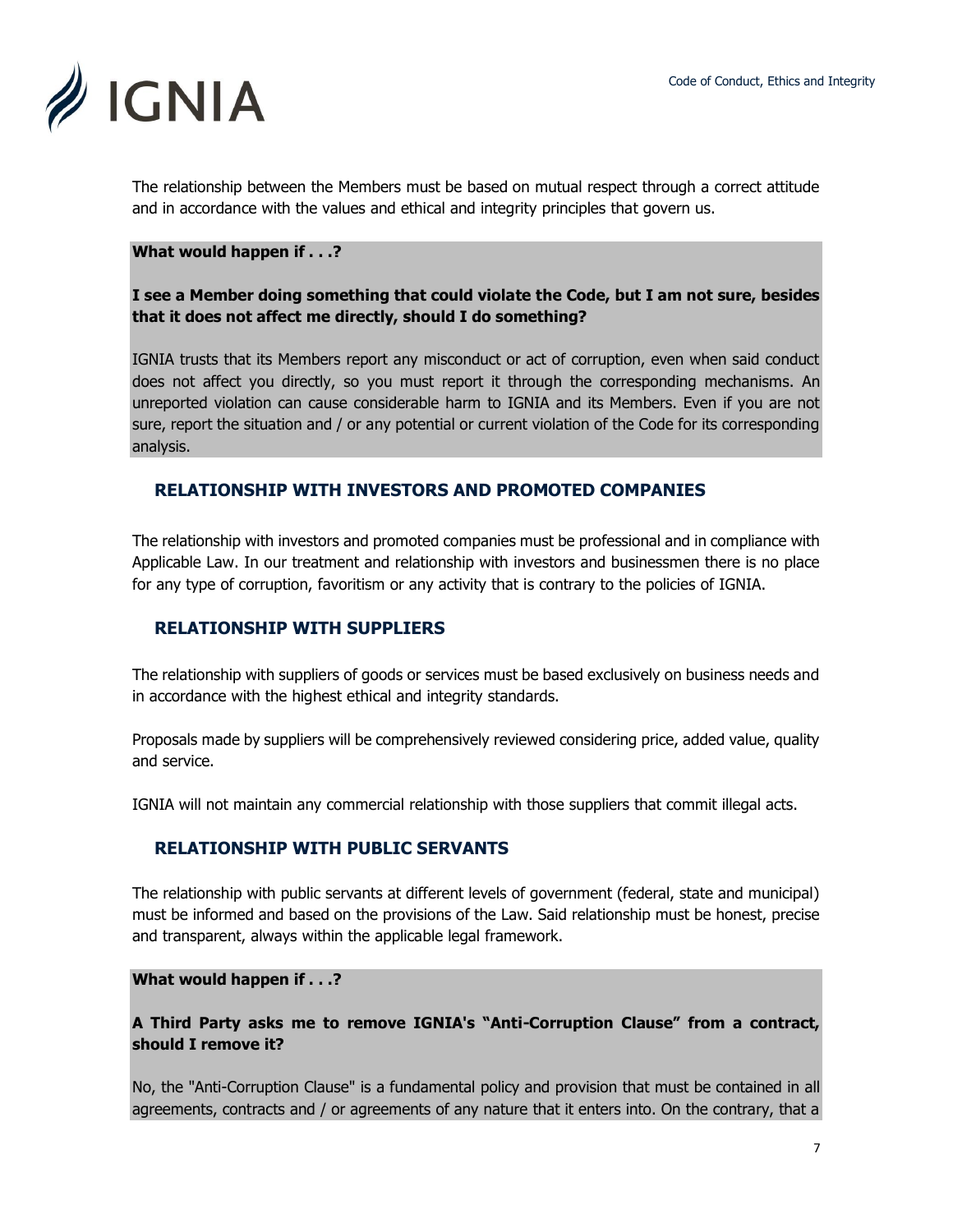

Third Party requests to eliminate it implies a risk that must be communicated to the hierarchical superior or the Compliance Area for the appropriate effects

# **8. COMPANY ASSETS**

All Members must ensure that they protect the Goods and Assets of IGNIA that are made available to them for the development of their work. IGNIA's operations and businesses must be carried out in a context of productivity making efficient use of Assets and Assets. Our commitment is to protect and optimize the value of the Goods or Assets through the intelligent and profitable use of resources, seeking to keep them in perfect working order and prolong their useful life, ensuring that the relevant safety regulations are met, avoiding obtaining invariably an improper personal benefit or that of a Third Party.

Any misappropriation, neglect, waste, theft, loss, destruction or unauthorized use of the Goods and Assets, as well as any expense not recorded or duly substantiated, may be considered as a breach of the obligations with the Company, which may give rise to to internal sanctions and administrative and criminal processes in accordance with the Law. Any activity related to the Goods or Assets of IGNIA aimed at promoting, carrying out, concealing or any other activity aimed at carrying out improper conduct or acts of corruption is strictly prohibited.

The Company reserves the right to inspect any kind of physical, electronic, virtual information or in any of the forms in which it is found and has been generated, as well as other information, documents, data and files that belong to it in accordance with the applicable legislation.

# **9. ACCOUNTING, FINANCIAL AND SOCIAL RECORDS**

All books, records and other accounting and financial documents must reflect operations, transactions and events of this nature with accurate and complete data, therefore, it is strictly forbidden to falsify, alter or destroy any document tending to carry out improper conduct or acts of corruption. In the same way, all social books and records must correctly evidence the decisions made by the members of the Company's Board of Directors, as well as the actions carried out by their representatives, proxies or special delegates.

## **10. PREVENTION OF MONEY LAUNDERING AND TERRORISM FINANCING**

IGNIA and its Members must comply with the information and collaboration duties imposed by the applicable regulations regarding the prevention of money laundering and terrorist financing applicable in each jurisdiction.

# **11. USE OF CONFIDENTIAL INFORMATION**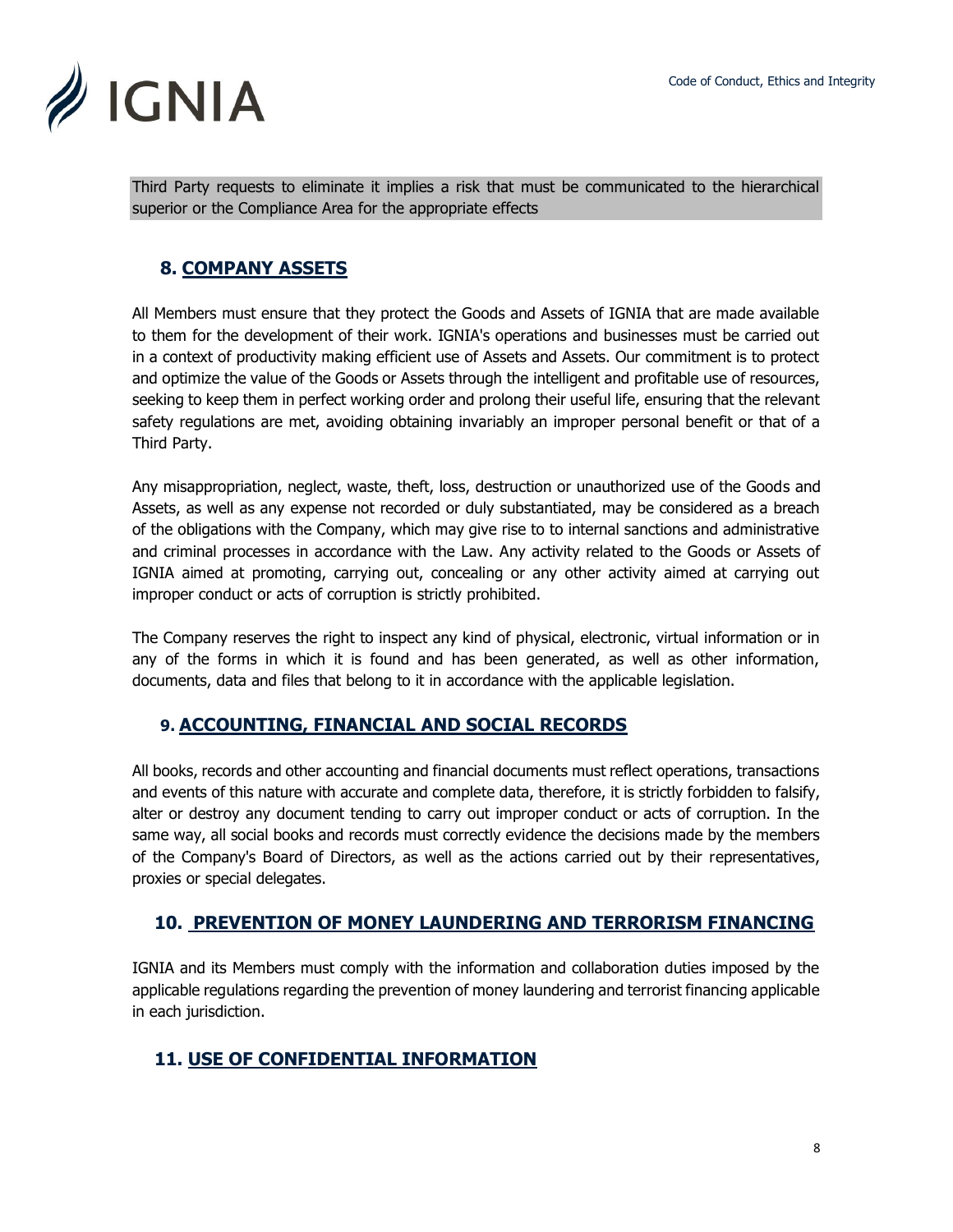

The improper or unauthorized use and disclosure of Confidential Information may constitute an administrative sanction, as well as a crime in accordance with the provisions of the Law, whose effects do not cease with the termination of the employment relationship; Therefore, the Members must keep such Confidential Information strictly confidential, in observance of this Code and the applicable Legislation.

All Members have the obligation to protect any personal, commercial or industrial information of other Members, as well as IGNIA, to which they have access due to their functions or responsibilities.

All Members must collect or save only the minimum information necessary to perform their functions. Additionally, the information should only be shared for legitimate and legal business purposes, return it upon termination of employment and, where appropriate, delete it in accordance with the policies established by IGNIA for this purpose.

For the use, handling, care and custody of Confidential Information, the Members undertake and oblige to:

a) Not to reveal or allow such information to be disclosed to Third Parties, unless authorized by a hierarchical superior of the Company;

b) Use the highest degree of diligence in order to safeguard the information;

c) Refrain by themselves or through Third Parties, to use the information with the purpose of obtaining an economic benefit or of any other nature, own or of third parties, in operations, transactions or diverse activities for the purposes of IGNIA, or, develop directly or indirectly any product or business other than for such purposes;

d) Not to carry out any act that aims to exploit, disclose or disseminate the industrial or intellectual property rights derived from the information to which they have access;

e) Refrain from copying, transmitting, reproducing or storing Confidential Information, unless it is essential to carry out the activities entrusted to them;

f) Refrain from copying information on any electronic device other than IGNIA including USB sticks or external memories such as the cloud, or transmitting information via email or any other personal electronic communication means other than email or electronic communication means installed. on devices assigned by IGNIA such as WhatsApp, iMessage or text messages;

g) Upon termination of their relationship with IGNIA, they must return the Confidential Information;

h) In terms of the Federal Law on Protection of Personal Data Held by Individuals, the information of investors, businessmen, suppliers of goods or services, etc., must be treated under the principles of confidentiality, ethics and integrity, as well as under the policies protection of personal data of IGNIA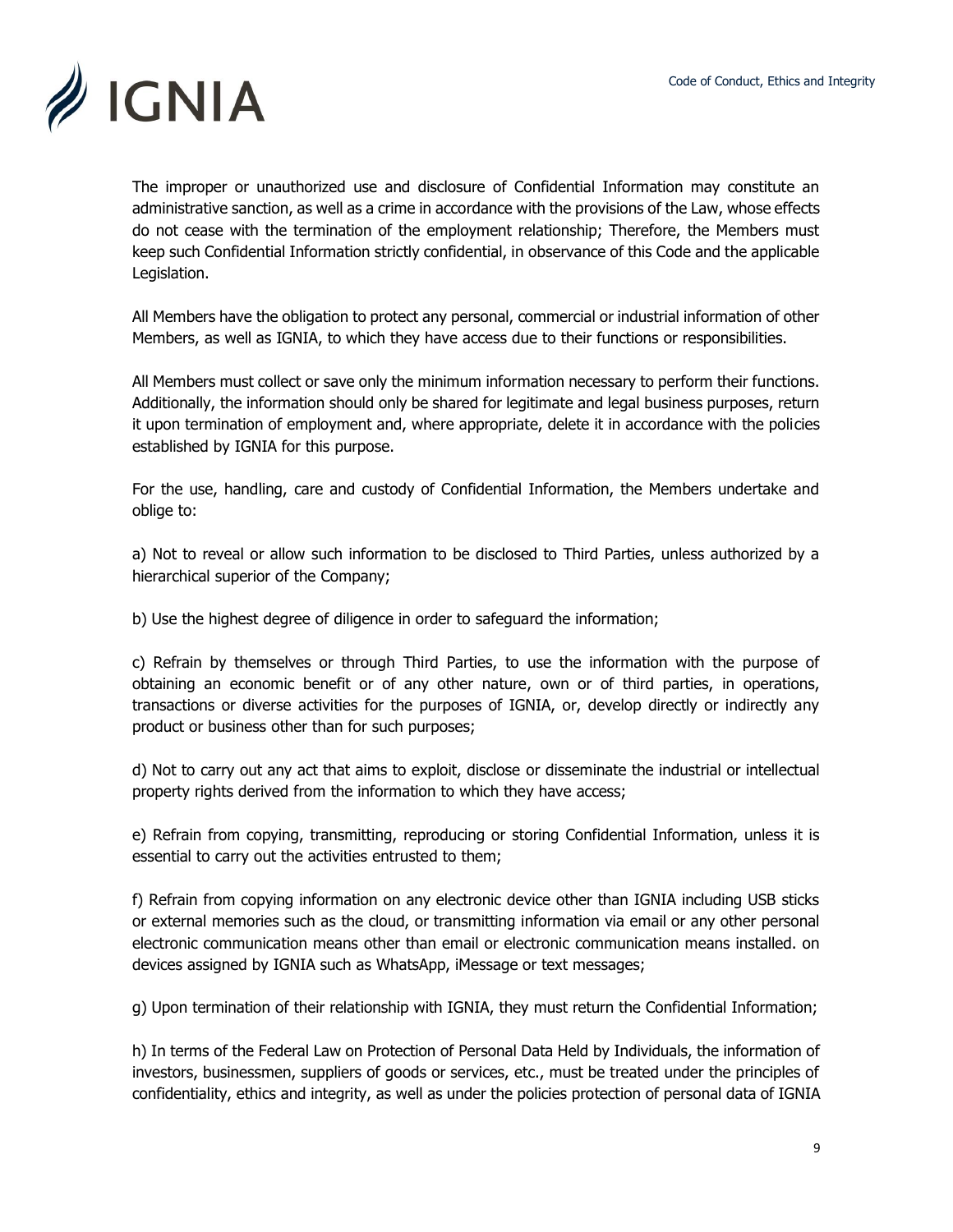

and may not be shared or disclosed except with the express consent of the owner of said personal data; Y

i) Not to make comments, in family or social gatherings, on activities that take place within IGNIA or that are related to investments and with Third Parties.

The Members must ensure that any Third Party with whom they wish to initiate a relationship must sign a confidentiality agreement to protect the Confidential Information of IGNIA that is provided using the format in force at that time as a basis.

Members are likely to have access to Confidential Information due to the nature of IGNIA's business that is not yet in the public domain and that a Third Party would consider important when deciding on an investment or purchase of securities. In this case, the Members must avoid:

- Trading securities with Confidential Information or inside information;
- Provide such Confidential Information to Third Parties; Y

• Recommend to Third Parties regarding the acquisition and / or sale of securities based on Confidential Information or inside information.

#### **What would happen if . . .?**

#### **A Member asks me to share Confidential Information with Third Parties, can I do it?**

No, unless there is a confidentiality agreement previously approved by the legal area. The information related to IGNIA's activities is Confidential Information, so you have the obligation to protect it, even after leaving IGNIA. In the event of sharing Confidential Information without a confidentiality agreement, you would be violating the Code and exposing IGNIA and you to legal consequences. Remember that you have the obligation to protect the Goods and Assets of IGNIA, as well as its Confidential, Classified or Reserved Information.

## **12. IMPEDIMENTS IN SECURITIES AND INVESTMENTS**

The Members are prohibited from issuing recommendations on public broadcasters in which IGNIA has any interest, either as an advisory shareholder; or (ii) any Member is a director or has been a director during the 4 immediately preceding months.

The Members must adhere to the share acquisition policies of those public companies managed by IGNIA.

## **13. CONFLICT OF INTEREST**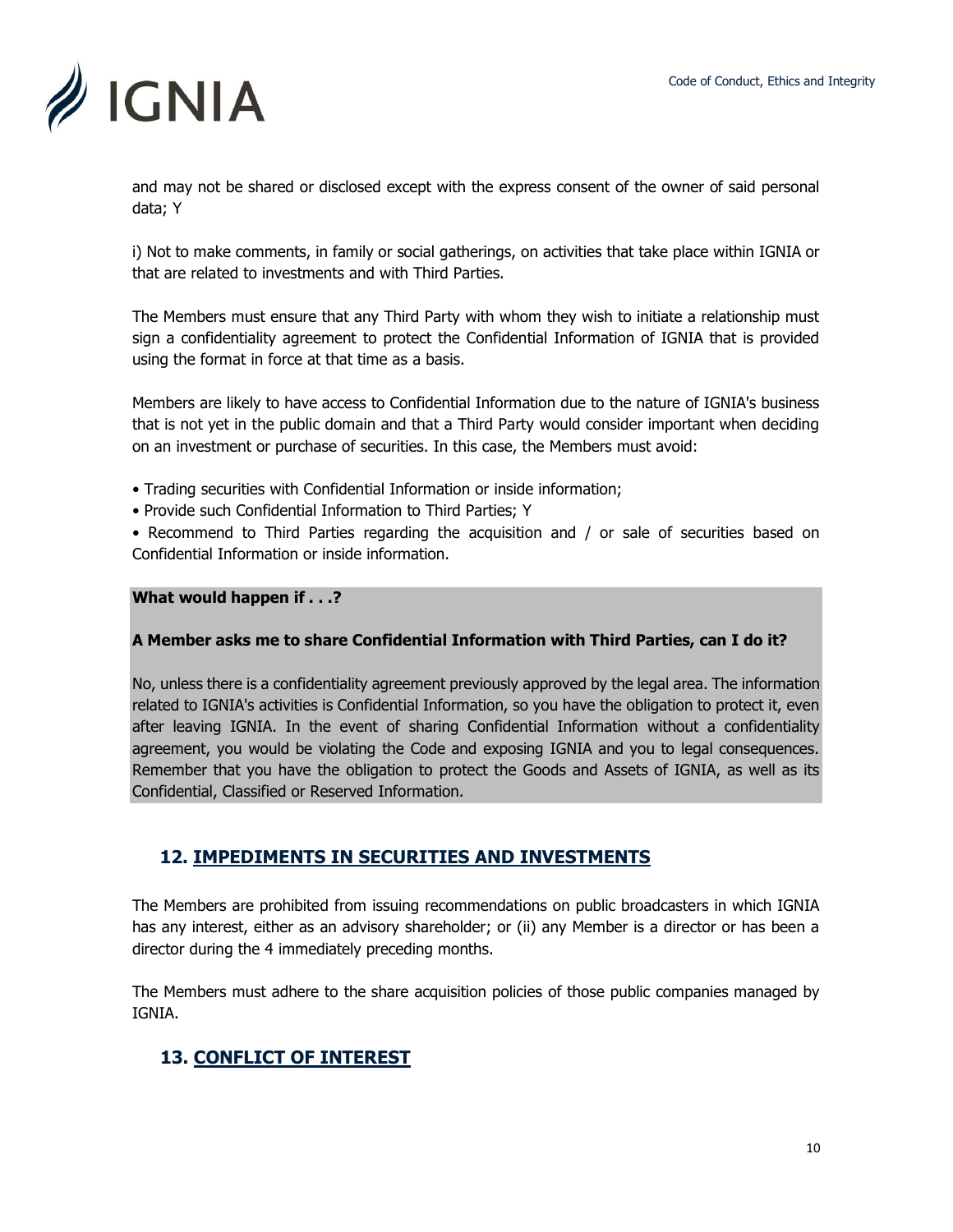

Conflicts of interest are those situations in which a person's judgment, in relation to their primary interests and the ethics and integrity of their actions, tends to be unduly influenced by a secondary interest, which is frequently economic. or personal; that is, a person incurs a conflict of interest when instead of complying with what is due (eg their functions and activities within IGNIA), they could guide their decisions or their actions for their own benefit or that of a Third Party (eg friend or family member) .

Private interests and IGNIA's interests must be kept strictly separate. Therefore, all Members must avoid situations that may lead to a conflict between their personal interests and those of IGNIA. All Members must carry out their activities and functions inherent to their positions and positions, always for the benefit of IGNIA, putting, at any time, the legitimate interests of the latter over their individual interests, third parties or of any kind.

Integrity and loyalty are also essential when it comes to the private activities of IGNIA Members. All Members must ensure that any parallel activity has been previously approved by their hierarchical superior or by the Compliance Area if such activities may create a conflict with current or contemplated activities by IGNIA.

When there is kinship or interpersonal relationships between IGNIA Members, investors and suppliers, the related Member (s) must declare such situation to the Compliance Area.

All Members must inform, immediately and in writing, the Compliance Area of any relationship or commercial operation of IGNIA with a person or company in which the Member has a direct or indirect interest, or even if said relationship or operation could ( i) create a conflict of interest, (ii) affect any action or decision of the Member, or (iii) appear to be a possible misconduct or act of corruption. Unless otherwise provided by the Compliance Area, the Member who is in such a situation must invariably excuse himself from participating in the investment, operation, bidding or transaction in particular, as well as participating in decision-making regarding such activities or transactions.

#### **What would happen if . . .?**

#### **A family member is a potential IGNIA service provider. Should I observe IGNIA's policies and / or guidelines as if I were any other provider?**

No, because you are facing a situation in which there is a conflict of interest. You must communicate this to your hierarchical superior to the Compliance Area in order to analyze the situation and make the corresponding decisions.

## **14. ETHICS, INTEGRITY AND CORRUPTION**

All Members undertake to observe the applicable Law and other internal policies of IGNIA, as well as the foreign legal provisions that, by virtue of their activities, are applicable to them in the area of anti-corruption.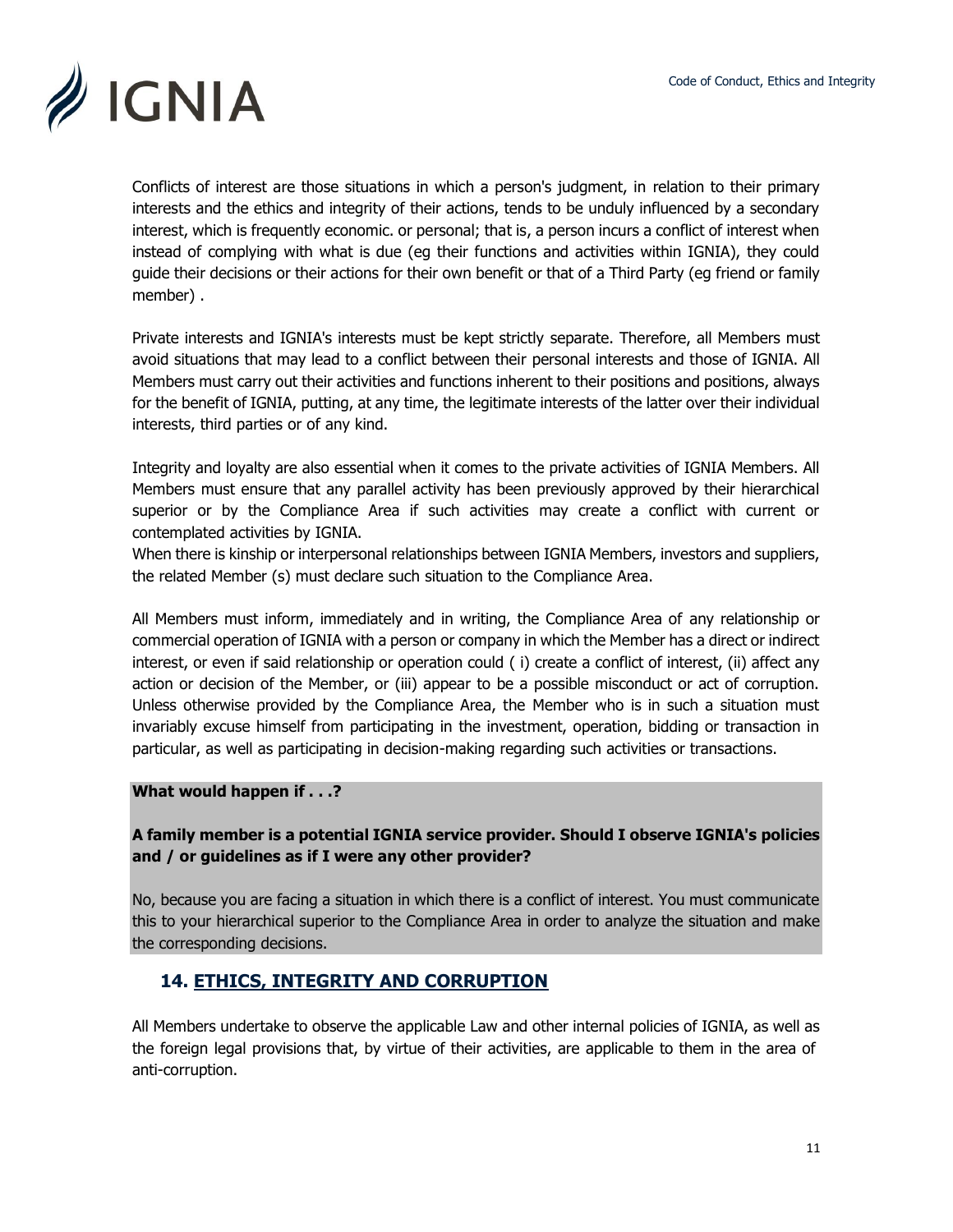

Acts of corruption are understood as "the abuse of any position of public or private power, with the aim of generating an undue private benefit at the expense of the collective or individual welfare." By virtue of the foregoing, at IGNIA there is zero tolerance for acts of corruption.

This is why, and in order to avoid actions that violate anti-bribery and anti-corruption Laws that can damage the reputation of IGNIA and its Members, we emphasize that it is strictly prohibited for any Member to carry out, among others, the following behaviors or omissions tending to carry out improper practices or acts of corruption:

a) Offer any benefit to a Third Party, directly or through Third Parties, in exchange for Third Parties or public servants performing or refraining from performing an act.

b) Accept or offer any bribery directly or through intermediaries. This includes the acceptance and offering of gifts of any kind, unless it falls within the standards of courtesy, hospitality, or protocol, as long as they do not intend to compromise in any way the performance of the recipient, their hierarchical superiors or by IGNIA.

c) Deliver, directly or indirectly, facilitation payments, understood as the delivery of amounts of money to achieve the performance of an act, avoid an event or speed up certain procedures to entities and agencies of the public sector and / or public servants . The foregoing is also applicable, depending on the case, with respect to investors, entrepreneurs, suppliers of goods or services and / or competitors of IGNIA.

d) Agree or enter into contracts, agreements, arrangements or combinations between competitors whose purpose or effect is to obtain an undue benefit.

e) Failure to render accounts that verify the destination that was granted to public resources or IGNIA.

f) Hire someone who has been a public servant during the previous year who has privileged information that he has directly acquired as a result of his employment, position or commission in the public service, and directly allows the contractor to benefit in the market or to be placed in advantageous situation derived from said privileged information.

If a Member is aware of any action, procedure, complaint, complaint, fine, requirement or investigation that is initiated against him, by a Third Party or authority, that may violate the interests of IGNIA, he must immediately notify the Compliance Area.

#### **What would happen if . . .?**

**A public servant requests a payment from me in order to expedite an administrative procedure, should I make said payment?**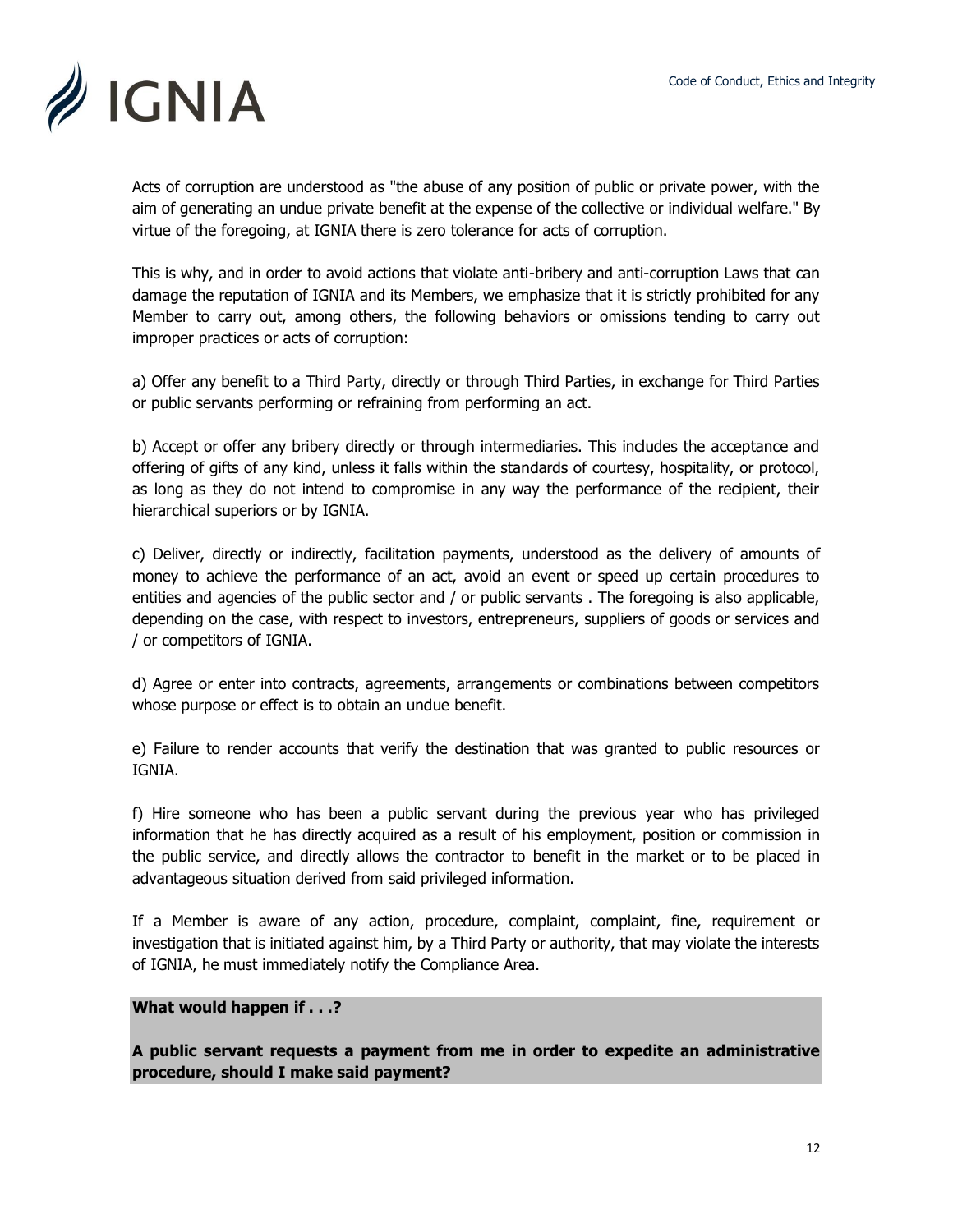

No. No. Facilitating payments are strictly prohibited, as they involve the commission of an act of corruption (bribery). You must inform your hierarchical superior or the Compliance Area so that the necessary measures are taken for the conduct of the public servant in question.

# **15. GIFTS AND DONATIONS**

The Members of IGNIA may not, directly or through intermediaries, make donations or offer any kind of goods, gifts, individual entertainment, trips or meals, in the name and on behalf of IGNIA, with the aim of influencing decision-making and / or influence the performance of any Third Party. The delivery or receipt of gifts or donations must:

a) Be consistent with a common practice within the sector. In the case of donations, that these are intended for the purpose of helping a certain sector or institution and not have the purpose or result of influencing the performance of a Third Party or a Member;

b) Have a non-substantial value;

c) Not be a violation of the applicable Laws; Y

d) Not affect the image of IGNIA by the disclosure of its delivery or receipt.

The delivery or receipt of promotional material of any kind are totally acceptable gifts, as well as a common practice to promote services or products.

It is strictly prohibited for a Member to receive any type of gift or donation in cash or its equivalent (e.g. gift card), or that has the purpose or result of influencing the performance of said Member. Similarly, it is prohibited to give or receive any type of gift or donation that could be misinterpreted as a bribe.

## **16. POLITICAL AND / OR SIMILAR CONTRIBUTIONS**

At IGNIA we respect that each of the Members exercise their right as a citizen to participate in political activities or to make personal contributions in support of candidates for popularly elected positions or political parties of their choice.

However, it is invariably forbidden to make contributions and participations, in the name and on behalf of IGNIA, either in kind or in cash, to any natural or legal person related to a public or private entity and linked to political activities, either in Mexico or in any other jurisdiction.

**What would happen if . . .?**

**A friend of mine is running for popularly elected public office, can I help him campaign?**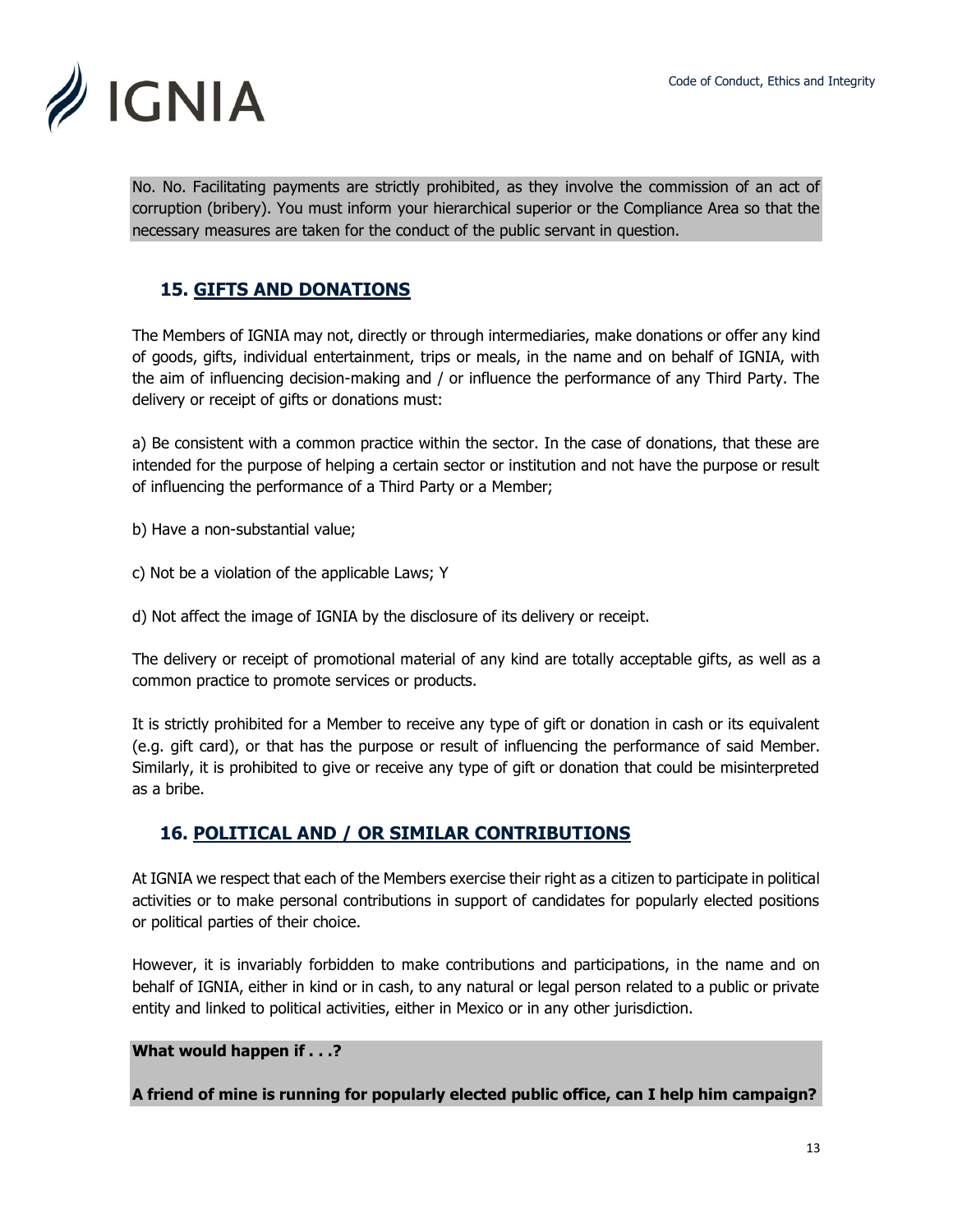

Yes, as long as you act (i) on your own behalf and in your own name; and (ii) use your own resources. Remember that it is strictly forbidden to make contributions on behalf of IGNIA, to act in its name and on its own, as well as to use its assets or resources.

# **17. COMPLAINT**

Members have the obligation to report, immediately and anonymously, any conduct, act or omission that violates the Integrity Policies and / or the Law.

At IGNIA, an environment of trust is promoted, allowing any concern on the part of the Member to be expressed to their hierarchical superior, including any violation of the Code.

In any other case, the report of any complaint may be made through the following means:

- Email: denuncias@ignia.vc
- Website: www.ignia.vc.

IGNIA will invariably respect the confidentiality of the information provided that is the object of the complaint, as well as the anonymity of the accused (s) and the complainant (s). Likewise, it will be the obligation of all Members to cooperate in the investigation and / or audit processes that are carried out internally in order to guarantee the punctual follow-up and resolution of the complaints presented.

Finally, IGNIA will not dismiss, demote, suspend, threaten, harass or discriminate against any person nor will it tolerate any type of retaliation against any Member who, by any means, denounces the existence of behavior contrary to the content of this Code and / or the law.

#### **What would happen if . . .?**

#### **I reported or denounced an improper practice or an act of corruption, will I be penalized for having made such a report or complaint?**

No. Your report is anonymous and confidential. Retaliation against any Member who reports the existence of any improper practice or act of corruption is strictly prohibited. If you believe that you are suffering retaliation for making a report, discuss it with your superior or with the Compliance Department.

## **18. COMPLIANCE WITH THE CODE**

This Code will be administered and supervised by the Compliance Area, who will act as Compliance Officer, and must oversee the proper observance and application of the Integrity Policies.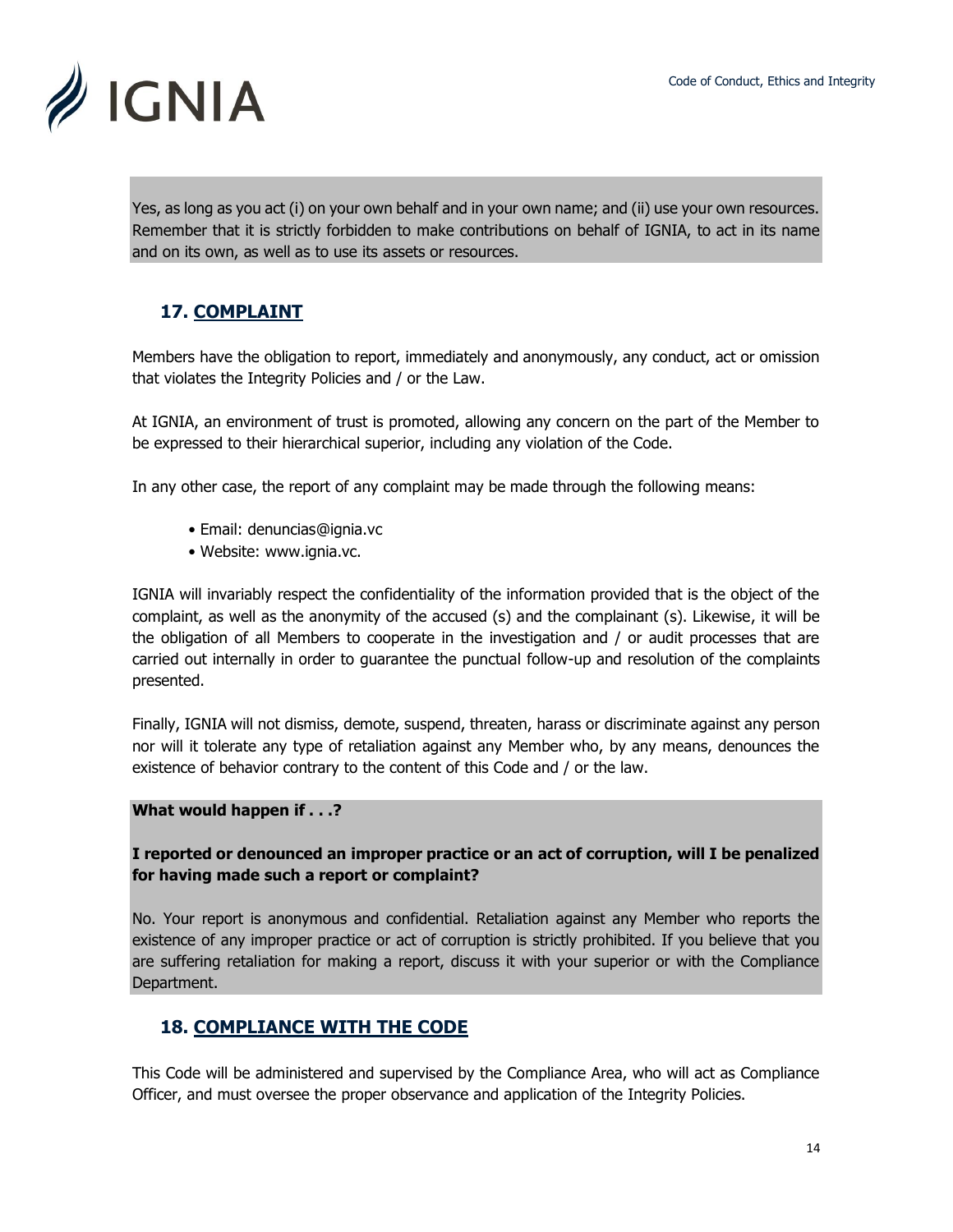

Observance and compliance with this Code is mandatory, so its compliance does not replace or modify the validity of the regulations applicable to the Members. Failure to comply may bring disciplinary measures and / or legal action, in accordance with the applicable Legislation.

Any Member who performs business practices or conducts or omissions contrary to those established in this Code, will be subject to disciplinary measures in accordance with the Organization and Procedures Manual, regardless of whether they are subject to other legal actions, whether administrative or criminal, to which there was room.

## **19. PUBLICATION AND DISSEMINATION**

IGNIA will make this Code, and its updates, available to the public through its Internet page for their knowledge and consultation. In the case of the Members, this Code will be disseminated through the ordinary and electronic means of communication that are deemed pertinent.

Likewise, Members will be trained in relation to the content of this Code through workshops, meetings and / or any activity deemed necessary in which various questionnaires and / or practical cases are exposed and analyzed for their resolution, in order to exemplify situations arising from its application.

The dissemination and training regarding the content of this Code will be in charge of the Compliance Area, which will, in turn, carry out periodic reviews to ensure its updating and knowledge by the Members, as well as the attention of complaints. that are presented in violation of this Code and, carry out the investigation and / or audit processes carried out in order to guarantee their punctual compliance.

Additionally, in the event that the Members or any Third Party have any doubts, concerns and / or comments regarding the Code and / or Organization and Procedures Manual, they may review them with their hierarchical superior or the Compliance Area.

## **COMMITMENT AND ACCEPTANCE**

By signing this Code I acknowledge (i) that I have read and understood the content and scope of the Code; (ii) that I should approach my superior and / or Compliance Area if I have any questions about the Integrity Policies; and (iii) know the internal complaint mechanisms.

As a member of IGNIA, I agree to carry out my activities or provide services in accordance with this Code and other IGNIA policies.

Date: